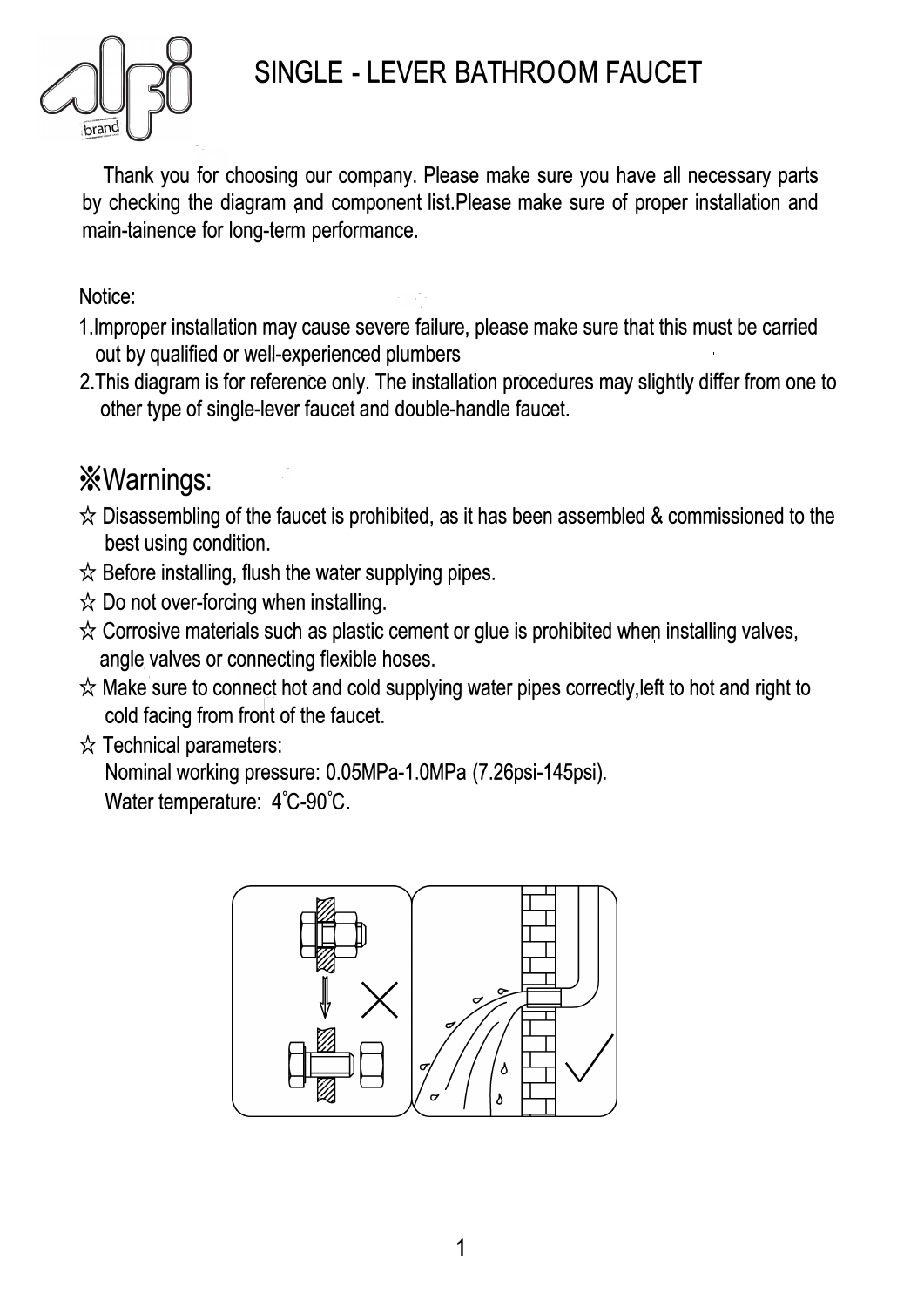# \*Cleaning and Maintenance

- $\hat{\mathbf{x}}$  To keep the product looking new, please follow the steps as below:
	- 1.Simple rinse the product clean with clear water and dry the product with a soft cotton cloth.
	- 2.Use mild liquid detergents, clear ammonia free liquid glass cleaners or non-abrasvie liquid polishers to remove surface firt and film.
	- 3.Do not use any scrubbing detergent, abrasive liquid plishers, a cloth with coarse surface, tissue or scraper.
	- 4.Do not use acid detergent, indissovable grain-like detergent or soap.
- 5.Aerator may accumulate dirt causing distorted and reduced water flow. Unscrew aerator and rinse clean, and then screw onto spout.

# \* Important notices:

- $\hat{\mathbf{x}}$ In order to protect environment and reduce pollution, used product to be discarded should following local waste materials handling codes:
- 1. Used copper pieces, stainless steel material recycle could be recycled, which saving resources.
- 2. Used batteries and circuit board which contains hazardous substance to be handled by professional institution, DO NOT discarded, or it will cause accident or pollution.



\*This installation manual is only for your reference. All right reserved.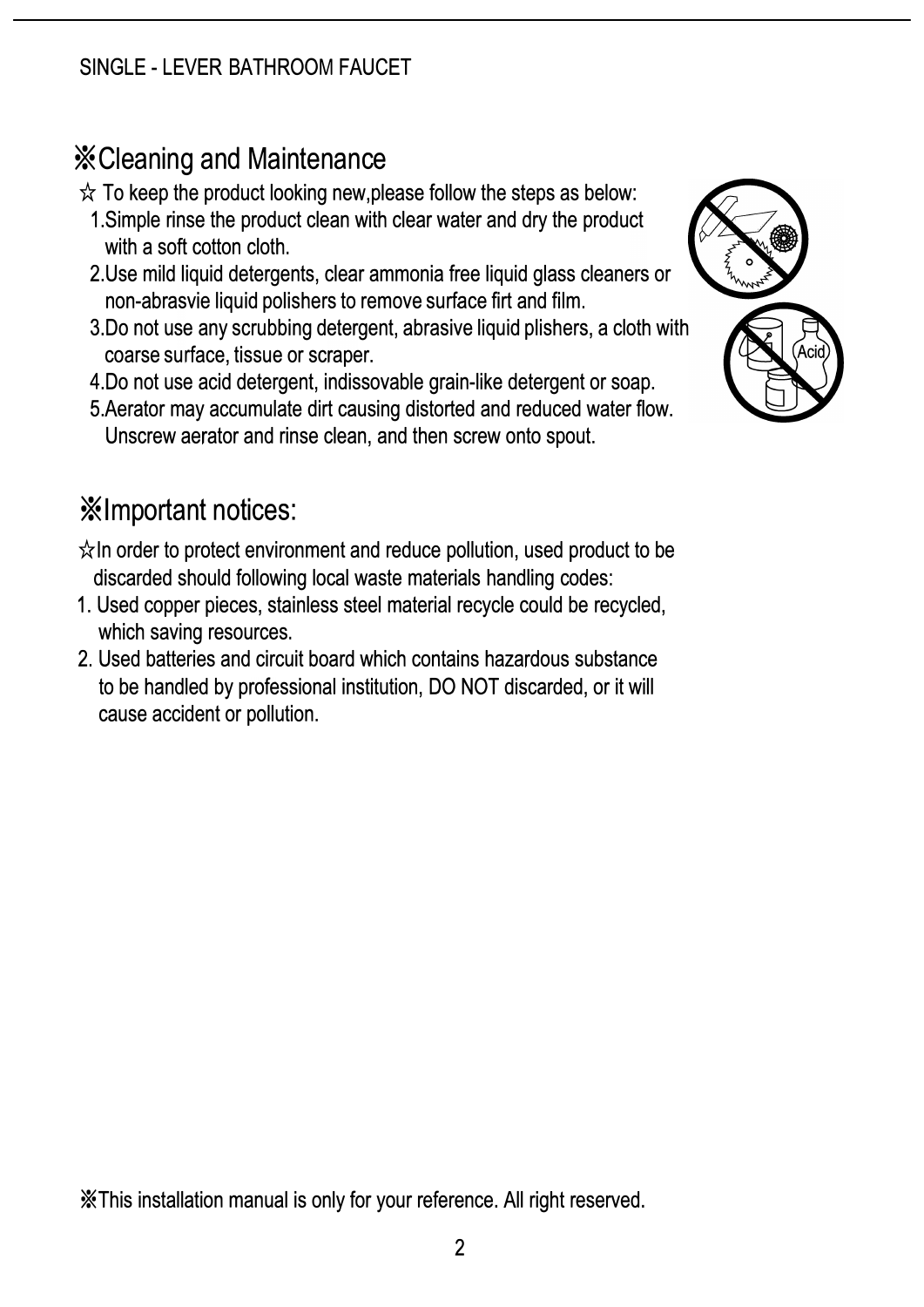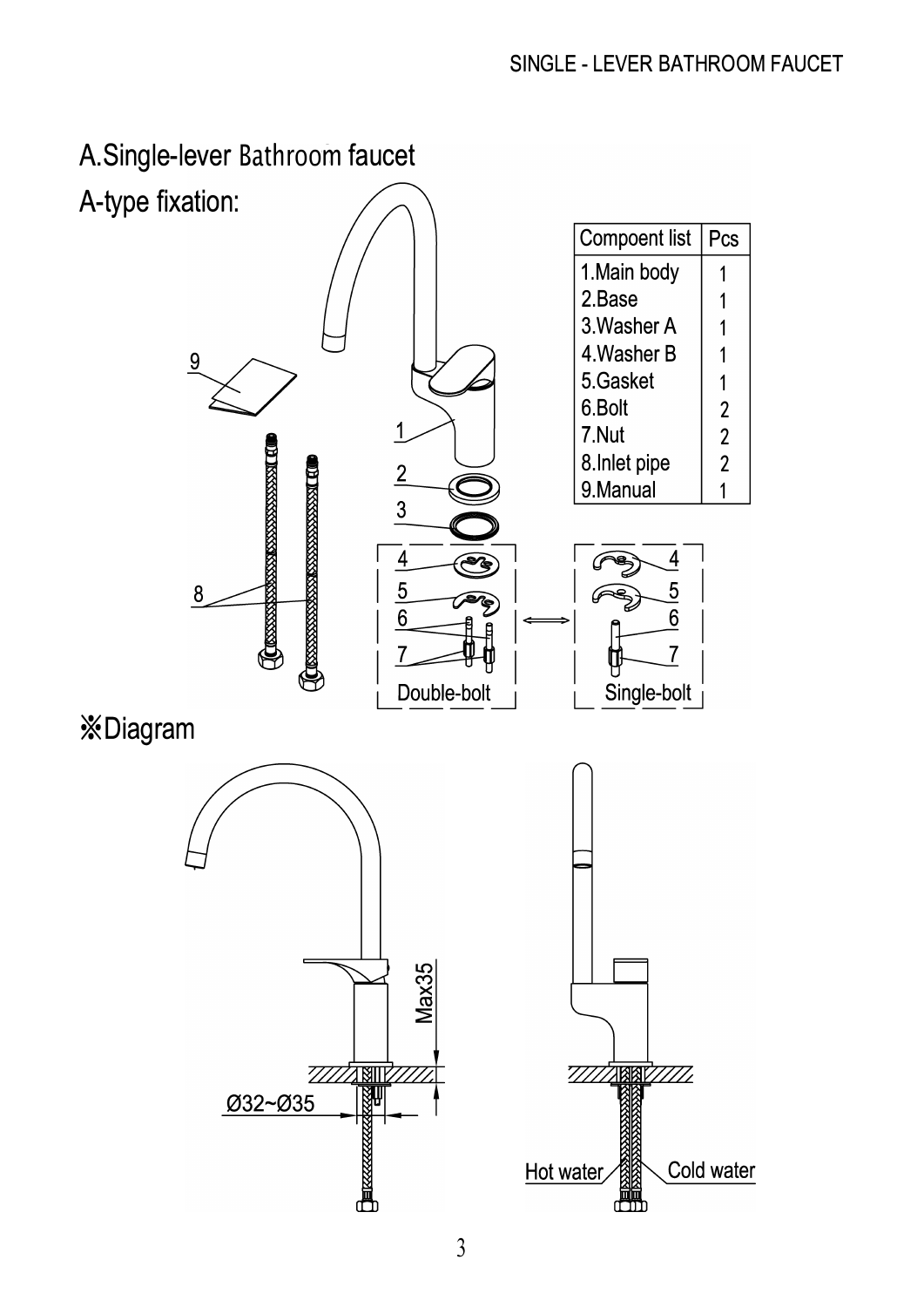#### SINGLE - LEVER BATHROOM FAUCET

### \* Installation procedures



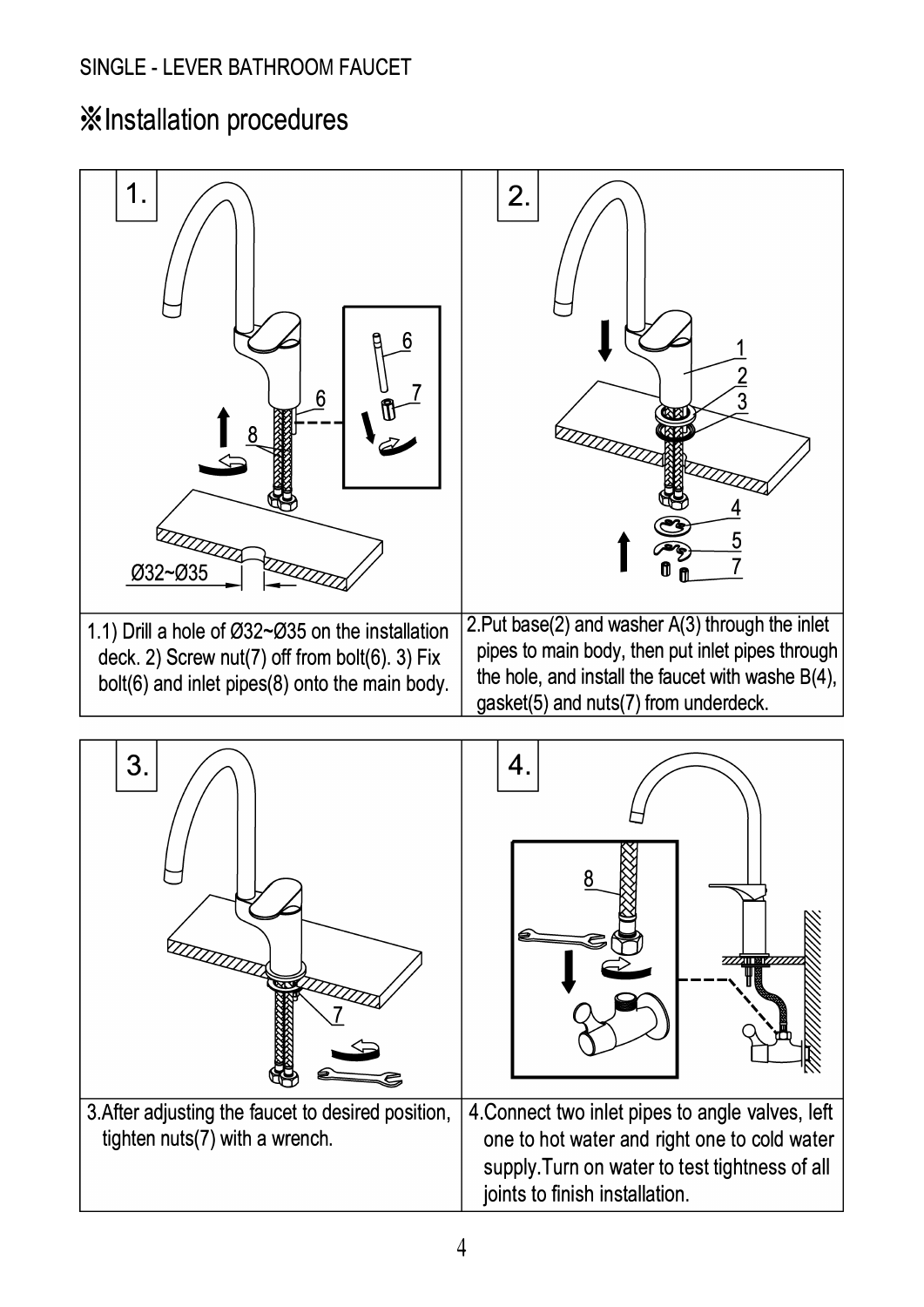

\*Diagram